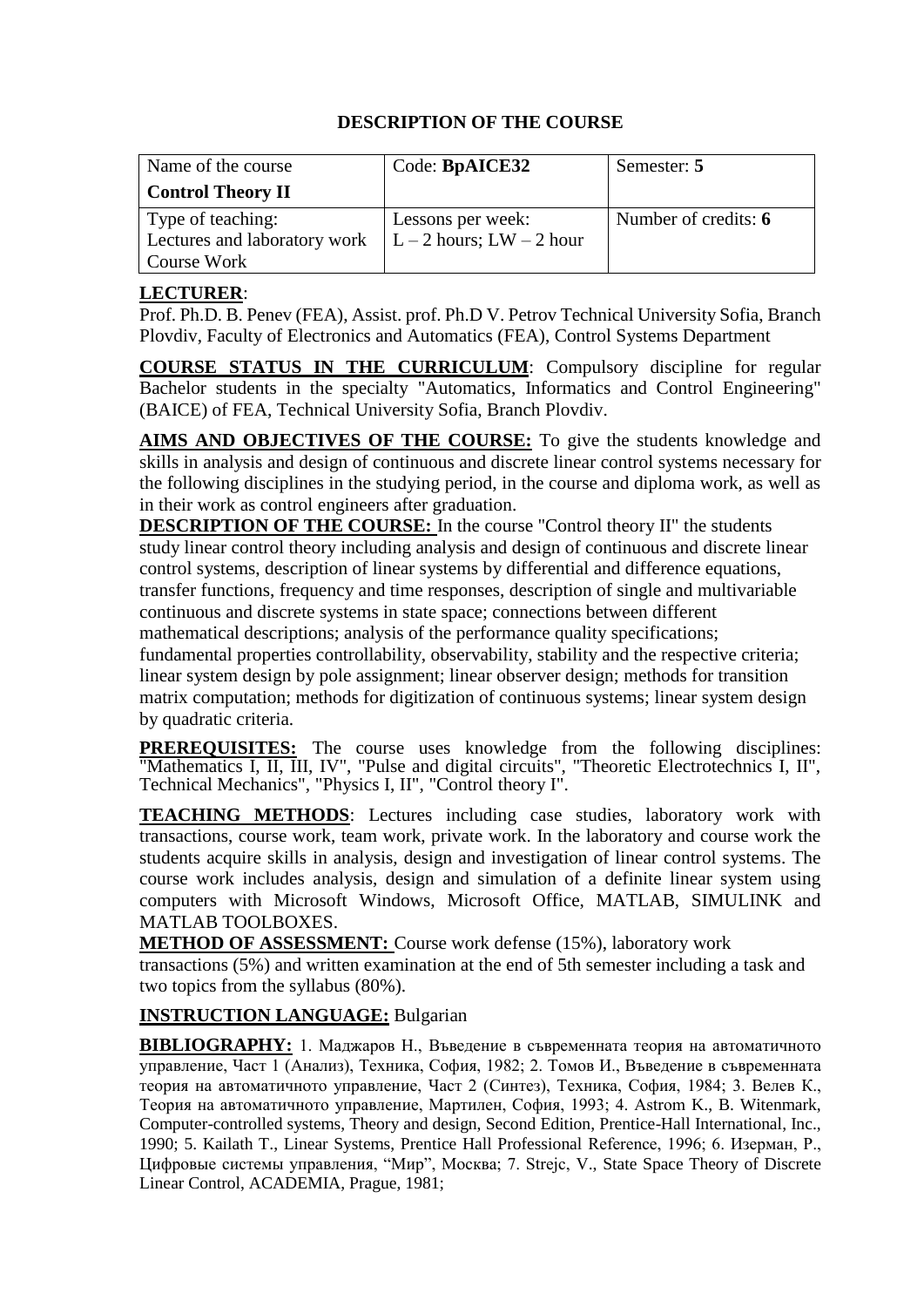# **Description of the course**

| Name of the course:<br><b>Technical devices for</b><br><b>automation</b> | Code:BpAICE33<br><b>BpAICE34</b> | Semester:5          |
|--------------------------------------------------------------------------|----------------------------------|---------------------|
| Type of teaching: Lectures                                               | Lessons per week: L-2 hours;     | Number of credits:5 |
| and Laboratory work,                                                     | $LW-2$ hours                     |                     |
| Course project                                                           |                                  |                     |

#### **LECTURER:**

## **Assoc. Prof. Ph. D. Krum Kutryanski Technical University of Sofia, Branch at Plovdiv /FEA**

## **COURSE STATUS IN THE CURRICULUM:**

The subject is compulsory for students regular course specialty "Automatics, Information and Control Engineering" for educational- qualification level "bachelor".

## **AIMES AND OBJECTIVES OF THE COURSE**:

The aim of the course is to develop engineering-applied way of thinking of students, which is required for means of automation.

## **DESCRIPTION OF THE COURSE:**

The main topics concern: Basic equations and characteristics of linear laws for control. Transfer function, transitive function and frequency characteristics of P, I, PI, PD and PID controllers. Basic equations and characteristics of discrete laws for control. Two-points, treepoints and multi-points regulators. Controller with constant speed. Review of basic pneumatic elements. Discrete pneumatic automatics. Schemes with operating amplifier which realize types of dynamical units and laws for control. Digital controllers. Programming realizations of type units and basic laws of control.

#### **PREREQUISITES:**

Control Theory, Electrical Engineering, Electronics, Electrical drives.

## **TEACHING METHODS:**

Lectures, laboratory works with reports.

## **METHODS OF ASSESSMENTS:**

Written exam in the end of fifth semester. Discussion on the course project in the end of the fifth semester.

## **INSTRUCTION LANGUAGE:**

Bulgarian

## **BIBLIOGRAPHY:**

1. Драготинов И., Кр. Кутрянски, Ж. Стойчев, Г. Терзийски, Технически средства за автоматизация, Академично издателство на УХТ - Пловдив, 2015.

2. Николов Е., Технически средства за автоматизация, ІІ част, ТУ-София, 2003.

3. Костов К., Е. Николов, Технически средства за автоматизация, ВМЕИ, София, 1988.

4. Гарипов Е., Цифрови системи за управление, І част, Проектиране на ПИД регулатори, ТУ-София, 2004.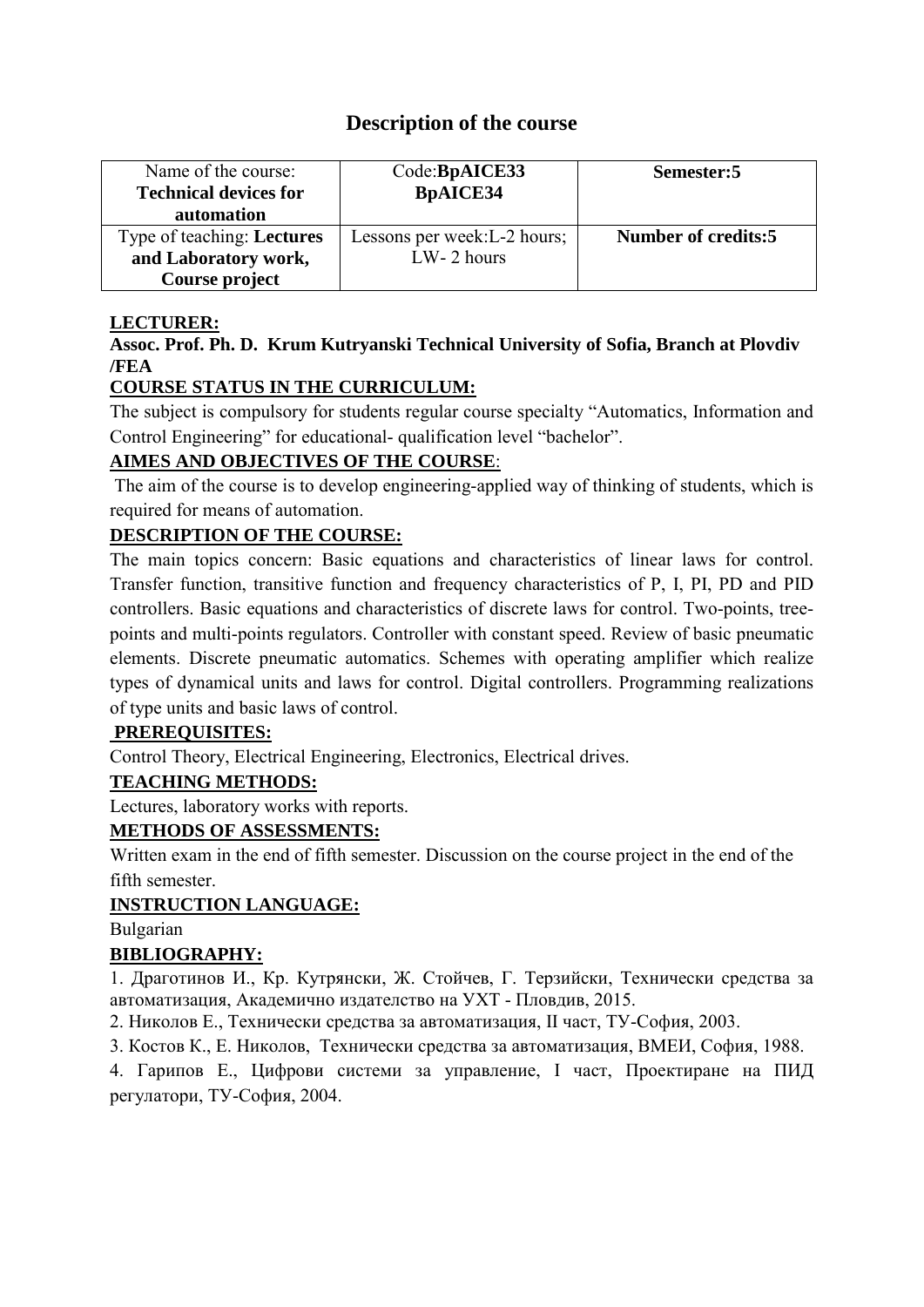| Name of the course:                                             | Code: BpAICE35                                  | Semester: 5          |
|-----------------------------------------------------------------|-------------------------------------------------|----------------------|
| <b>Microprocessor systems</b>                                   |                                                 |                      |
| Type of teaching: Lectures and<br>laboratory work, course work. | Lessons per week: $L-2$<br>hours; $LW - 2$ hour | Number of credits: 5 |

LECTURERS: Prof. PhD Grisha Spasov (FEA), tel.: 659 724/576, email: gys@tu[plovdiv.bg,](mailto:gvs@tu-plovdiv.bg) and Assoc. prof. PhD Sevil Ahmed (FEA), tel.: 659 585, e-mail: [sevil.ahmed@tu-plovdiv.bg](mailto:sevil.ahmed@tu-plovdiv.bg) Technical University of Sofia, branch Plovdiv

**COURSE STATUS IN THE CURRICULUM:** Compulsory for the students specialty "Automation, Information and Control Engineering" B.Sc. programme of the Faculty of Electronics and Automatics, Technical University of Sofia, branch Plovdiv.

**AIMS AND OBJECTIVES OF THE COURSE**: At the end of the course the students have to know the basics of microprocessor systems and their applications in automations, control systems and intelligent measurement systems. Architecture of PC based microcomputers, PC interfaces, development of input/output drivers.

**DESCRIPTION OF THE COURSE**: The main topics concern: Introduction in CPU organisation and operation. Pentium/x86 architecture: programming model, registers, memory models, addressing modes, instructions. Assembler for 80x86, simple assembly<br>programming. Pentium/x86 interrupt model. Input and output: device types and Pentium/x86 interrupt model. Input and output: device types and characteristics, controllers, ports, programmed I/O, interrupts, DMA. Bus structure: ISA, PCI, chipsets. I/O Interfaces RS232, RS485, Centronics and USB. Development of simple device drivers. Embedded systems – architecture and programing.

**PREREQUISITES**: Basic knowledge in the area of Pulse and digital electronics.

**TEACHING METHODS**: Lectures, using slides and multimedia presentations, laboratory work, using demo-programs, course work .

**METHOD OF ASSESSMENT**: Written exam with test on the theory and written work on problems. The final grade is constructed on the exam results (totally 90%) and the protocols from the laboratory work (10%).

**INSTRUCTION LANGUAGE**: Bulgarian.

**BIBLIOGRAPHY**: 1. Fulcher. An introduction to Microcomputer Systems Architekture and interfacing, ADDISON-WESLY 1991; 2. Hans-Peter Messmer. The Indispensable PC Hardware Book. ADDISON-WESLY 2002; 3. KIP R. IRVINE, "Assembly Language for x86 Processors", Sixth Edition, Pearson Higher Education 2011, ISBN-13: 978-0-13- 602212-1; 4. Г. Спасов, М. Шопов, В. Спасова, Н. Каканаков "Ръководство за лабораторни упражнения по Микропроцесорни системи", ТУ София, ISBN: 978- 619-167-021-5, 2013; 5. Klaus Dembowski. PC Interfaces and System Buses. Pearson Education Deutschland GmbH 2001.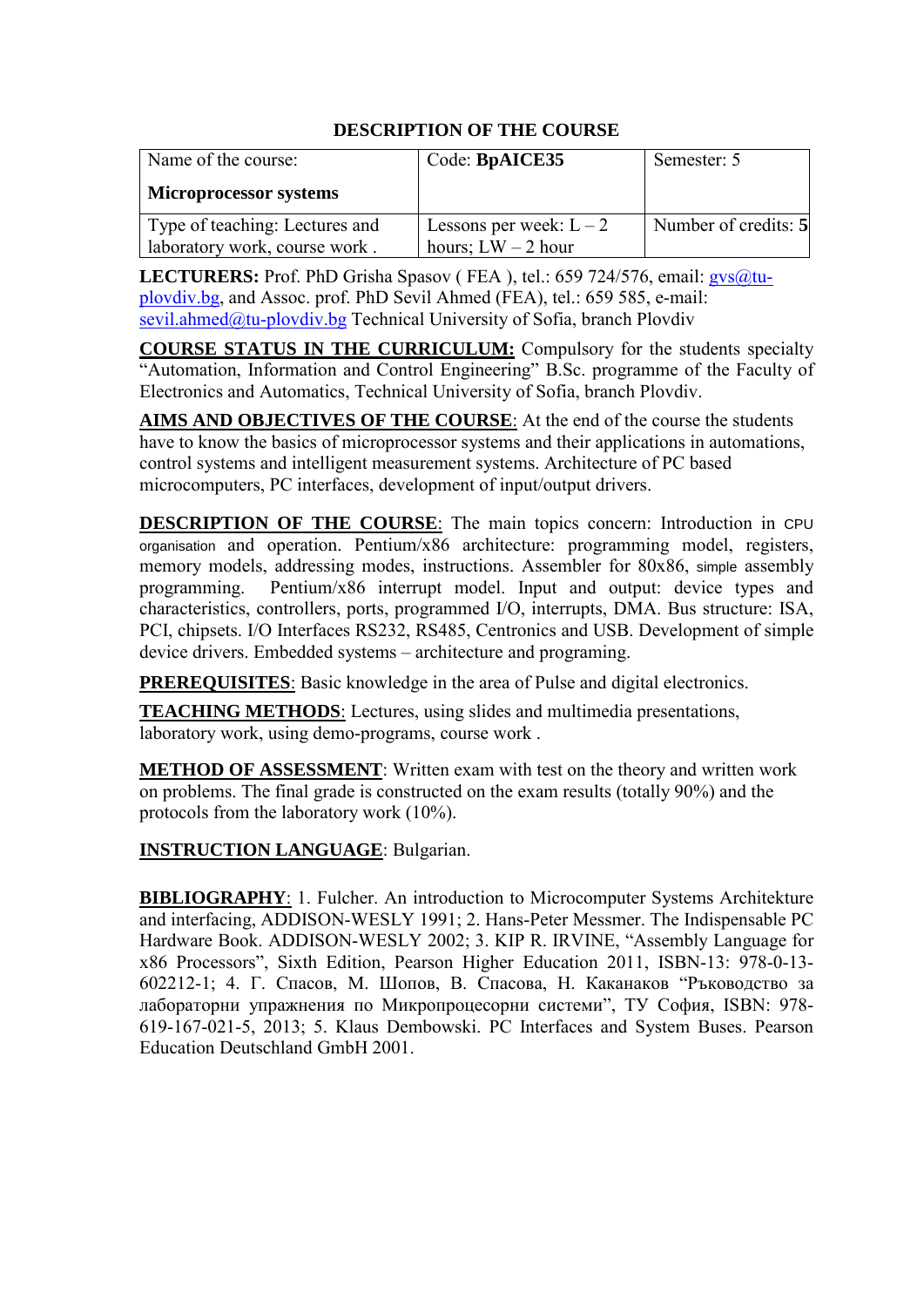| Name of the Course:<br><b>Measurement of Nonelectrical Quantities</b> | Code: BpAICE36         | Semester: 5        |
|-----------------------------------------------------------------------|------------------------|--------------------|
| Type of teaching:                                                     | Lessons per week:      | Number of credits: |
| Lectures, Laboratory work, Self Study.                                | L-2 hours; LW-2 hours; |                    |
|                                                                       | SS-4 hours;            |                    |

#### **LECTURER:**

Asso[c. Prof. Dr. Nikola Ge](mailto:vitlarov@tu-plovdiv.bg)orgiev, TU-Sofia, Plovdiv Branch, Faculty of Electrical Engineering and Automation; Department of Electrical Engineering; Address: 25 Tsanko Dyustabanov Str., Phone: (032) 659-581, e-mail: nikola.georgiev@tu-plovdiv.bg

**COURSE SATUS IN THE CURRICULUM.** Compulsory discipline for regular Bachelor students in the specialty "Automatics, Informatics and Control Engineering" (BAICE) of FEA, Technical University Sofia, Branch Plovdiv.

**AIMS AND OBJECTIVES OF THE COURSE.** The subject aims at introducing students to the theory of Measurement Nonelectrical quantities and the basic technical quantities

**COURSE DESCRIPTION.** Basic topics: methods and devicesfor measurement of force, pressure , temperature, flow and moving. These basic quantities measure with sensors which transform them in electric signal.

**PREREQUISITES.** The course of lectures and laboratory work is based on the students' knowledge of Mathematics, Physics and Theoretical Electrical Engineering – part 1 and 2.

**TEACHING METHODS.** Lectures. Laboratory work carried out following a lab guide with reports worked out by the students and defended at classes before the lecturer.

**METHOD OF ASSESSMENT.** Written examination at the end of the fifth semester.

## **INSTRUCTION LANGUAGE:** Bulgarian.

**BIBLIOGRAPHY.** 1. Nakta B.C., K. K. Chaudhry "Instrumentation Measurement and Analis", McGraw Hill Publishingh Compani Limited, 1990. 2. Левишина Е. С., П. В. Новицкий, "Електрически измерения физических велечин", М. , Энергия, 1983. 3. Ж. Аш, "Датчики измерителых систем", М., Мир, 1992. 4. П. П. Кремлевский, "Разходомеры и счетчики количества,Л., Машиностроене, 1989. 6. Костов Ж. Г., Е. К. Николов, Технически средства за автоматизация, С., ВМЕИ, 1988.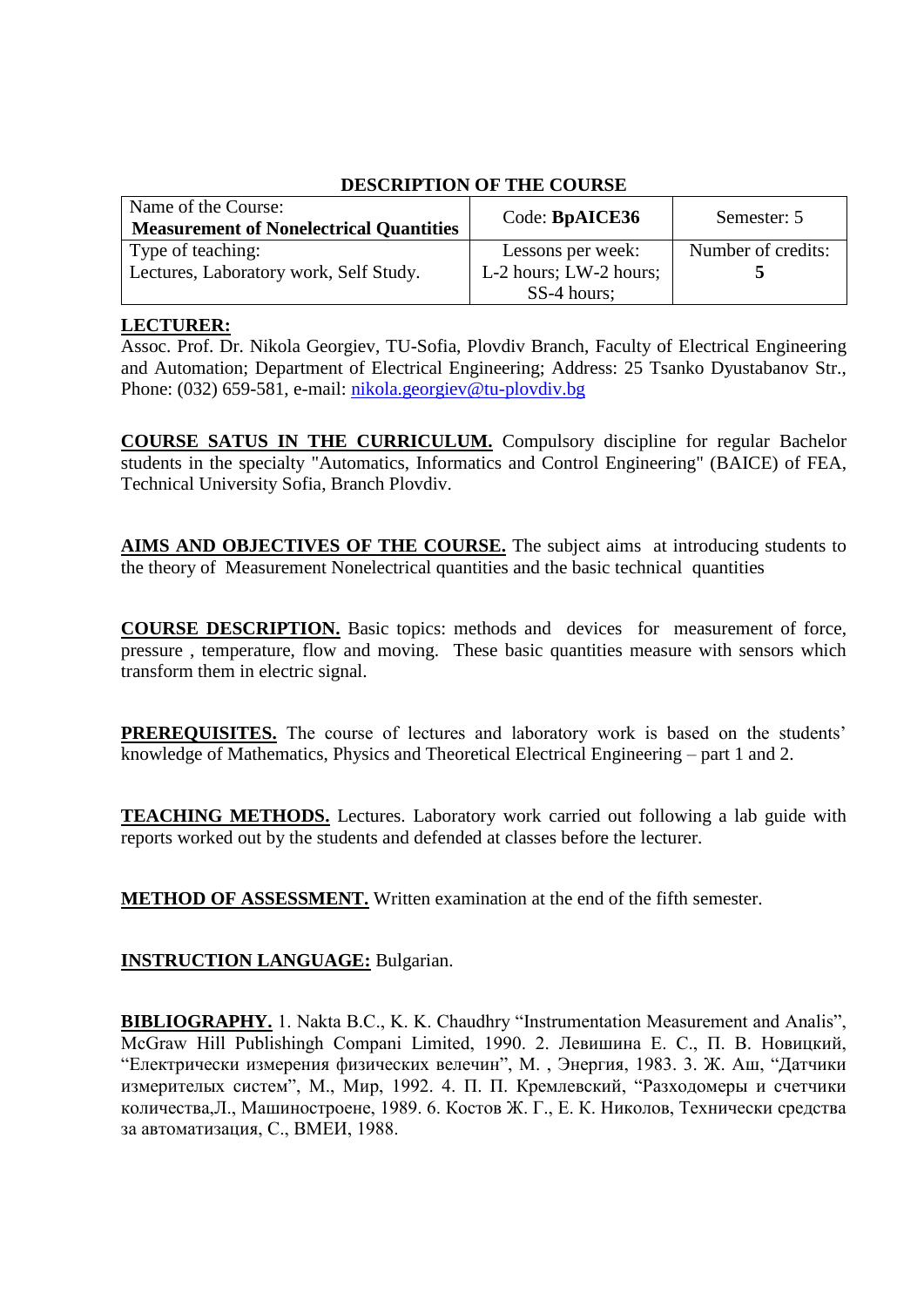| Name of the course:<br>Data and signal processing | Code: BpAICE37         | Semester: 5          |
|---------------------------------------------------|------------------------|----------------------|
| Type of teaching:                                 | Lessons per week:      |                      |
| Lectures, Laboratory work, Private                | L-2 hours; LW-2 hours; | Number of credits: 5 |
| work                                              | PW-4 hours;            |                      |

**LECTURERS. Assoc. Prof. PhD. Sevil Ahmed,** Technical University Sofia, Branch Plovdiv, Faculty of Electronics and [Automatics \(FEA\), Control](mailto:r.mishkov@tu-plovdiv.bg) Systems Department, Phone: 032 659585, Email: sevil.ahmed@tu-plovdiv.bg

**COURSE SATUS IN THE CURRICULUM.** Compulsory discipline for regular Bachelor students in the specialty "Automatics, Informatics and Control Engineering" (BpAICE) of FEA, Technical University Sofia, Branch Plovdiv.

**AIMS AND OBJECTIVES OF THE COURSE.** The course teaches the students computer matrix-vector calculations, analysis, design, and simulation of dynamical systems and filters, applications of the Laplace and Fourier transformations, correlation and statistical data and signal processing. It aims to familiarize students with the methods and algorithms for digital signal processing, as well as the features and applications of signal processors.

**COURSE DESCRIPTION.** Students acquire knowledge of the basic methods of digital data and signal processing, as well as knowledge of the features and applications of signal processors in the field of signal processing and control systems. Central in the course are the analysis, design, modeling, and simulation of continuous and discrete dynamic systems and filters, correlation and statistic data and signal processing methods, the Signal Processing Toolbox.

**PREREQUISITES.** The course uses knowledge from the following disciplines: "Higher Mathematics I, II, III", Programming and computer systems applications I, II", "Microprocessor systems", "Control Theory 1", "Control Theory 2", "Theoretic Electrotechnics I, II", "English language".

**TEACHING METHODS.** Lectures with multimedia, laboratory work with transactions, team work, private work. In the laboratory exercises the students acquire skills in computer analysis, design, and simulation of dynamical systems and filters for data and signal processing with the software products MATLAB, SIMULINK and MATLAB TOOLBOXES.

**METHOD OF ASSESSMENT.** One-hour assessment work at the end of the semester.

## **INSTRUCTION LANGUAGE:** Bulgarian.

**BIBLIOGRAPHY. 1.** Ружеков Г., Обработка на данни и сигнали. Второ преработено и допълнено издание, ТУ София, 2011 (in Bulgarian); **2.** Ружеков Г., Ръководство за лабораторни упражнения по обработка на данни и сигнали, ТУ София, 2009 (in Bulgarian); **3.** MATLAB User's Guide, The Math Woks, Inc. 1993; **4.** MATLAB Reference Guide, The Math Works, Inc. 1992; **5.** SIMULINK User's Guide, The Math Works, Inc. 1993; **6.** Control systems Toolbox User's Guide, The Math Works Inc. 1992; **7.** Optimization Toolbox User's Guide, The Math Works Inc. 1992; **8.** System Identification Toolbox User's Guide, The Math Works Inc. 1992; **9.** Signal Processing Toolbox User's Guide, The Math Works Inc. 1992; **10.** Statistics Toolbox User's Guide, The Math Works Inc. 1993; **11.** Гарипов Е. М., Решени задачи по проектиране на системи за управление в MATLAB и SIMULINK, ТУ София, 1999 (in Bulgarian); **12.** Маджаров Н., Стохастични процеси в системите за управление, ТУ София, 1993 (in Bulgarian); **13.** Мишков Р., Линейни системи за управление, Лабораторни упражнения, Пловдив, 20062011 (in Bulgarian); **14.** Мишков Р., Нелинейни системи за управление, Лабораторни упражнения, Пловдив, 20062011 (in Bulgarian); **15.** Ненов Г., Сигнали и системи, София, 1999 (in Bulgarian)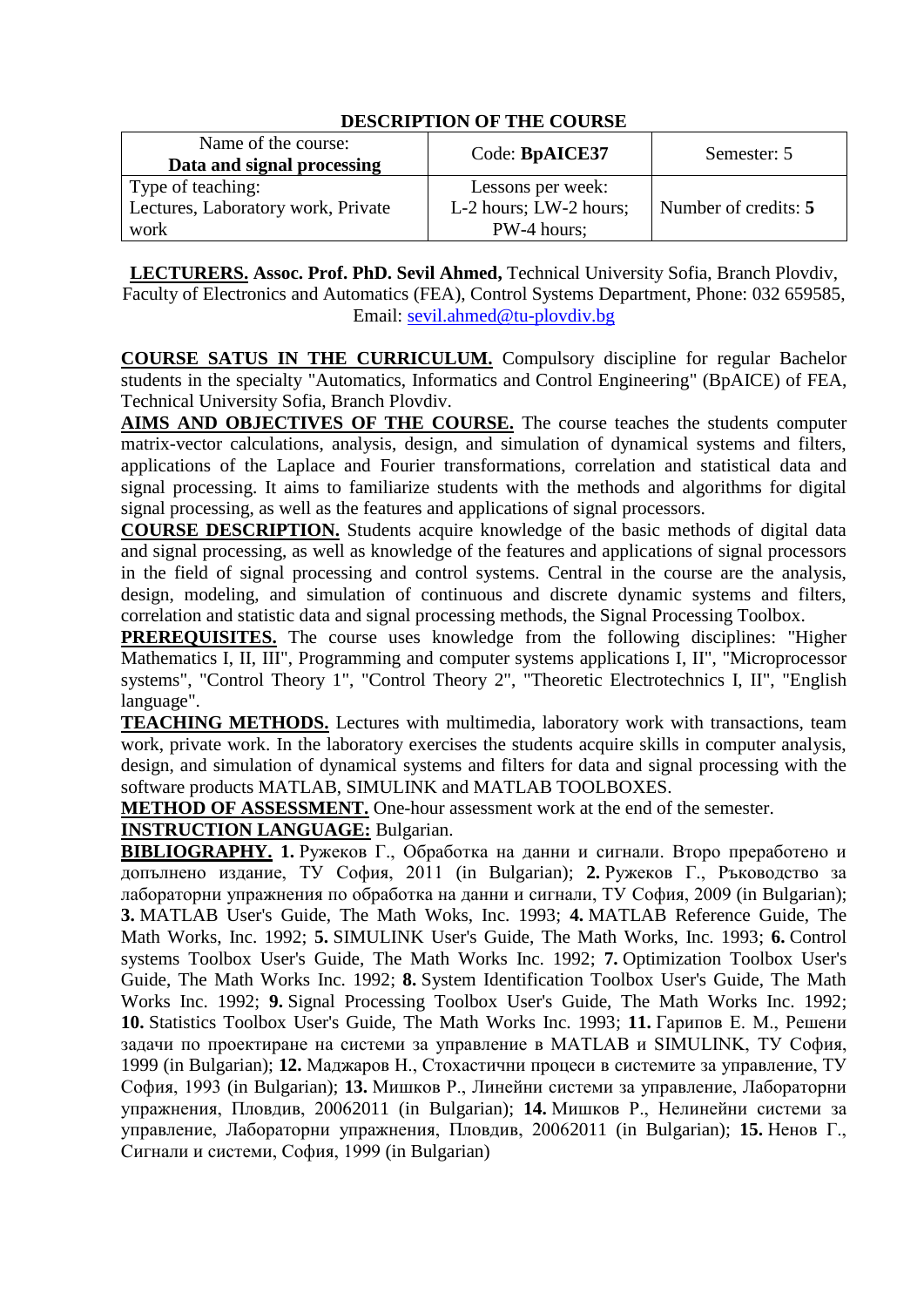| Name of the course:<br><b>Engineering laboratory practice</b> | Code: BpAICE38                                              | Semester: 5          |
|---------------------------------------------------------------|-------------------------------------------------------------|----------------------|
| Type of teaching: Lectures,<br>Laboratory work, Self study    | Lessons per week: $L - 1$ h,<br>$LW - 2$ hours, $SS - 2$ h. | Number of credits: 3 |

**LECTURER**: Assoc. Prof. PhD. Nikola Shakev, Control Systems Department, Technical University Sofia, Branch Plovdiv, Faculty of Electronics and Automatics (FEA), Phone: 032 659528, Email: shakev@tu-plovdi[v.bg.](mailto:r.mishkov@gmail.com)

**COURSE STATUS IN THE CURRICULUM**: Compulsory for the students specialty "Automatics, Information and Control Engineering" BEng programme of the Faculty of Electronics and Automatics

**AIMS AND OBJECTIVES OF THE COURSE:** The aim of the course is the accumulation of practical engineering skills in working with passive and active electrical elements, analog integrated circuits, operating with electric motors.

**DESCRIPTION OF THE COURSE:** The course provides practical knowledge and skills for practical work with passive elements – resistors, capacitors, inductors etc., utilization peculiarities; discrete semiconductor elements – diodes, transistors, basic parameters, typical schematic solutions; analog integrated circuits, operational amplifiers, comparators, stabilizers, timers etc., basic parameters – typical circuits; Analysis and design of passive and active filters with RLC elements and analog integrated circuits; implementation of P, PI, PID regulators with analog integrated circuits, typical schematics, basic parameters and tuning.

**PREREQUISITES:** Physics, Theoretical Electrotechnics, Mechanics, Programming and computer systems, Semiconductor electronics, Pulse and digital circuits, Electromechanical devices, Control theory, Electrical measurements, Technical automation tools, Microprocessor technics, Nonelectrical measurements, Data and signal processing, English language.

**TEACHING METHODS**: Lectures using multimedia, laboratory work using analog modeling devices, computer simulation, electrical circuits, operation with electric motors, work in teams, protocols.

**METHOD OF ASSESSMENT:** Assessment work in the end of V-th semester.

**INSTRUCTION LANGUAGE:** Bulgarian

## **BIBLIOGRAPHY:**

**1.** Chen, C-T., Analog & Digital Control System Design, Oxford University Press, 1993;

**2.** Analog devices – catalogue data and data sheets;

**3.** SIEMENS – catalogue data and data sheets;

**4.** Lenk J., Operational amplifiers manual, Tehnika, 1991 (in Bulgarian);

**5.** Gottlieb I., Power Supplies, Switching Regulators, Inverters and Converters, TAB Books, 1994, ISBN 5-901095-05-7;

**6.** Valkov S., Analog electronics, Tehnika, 2002 (in Bulgarian);

**7.** Sokloff S., Applications of analog integrated circuits, Tehnika, 1990 (in Bulgarian);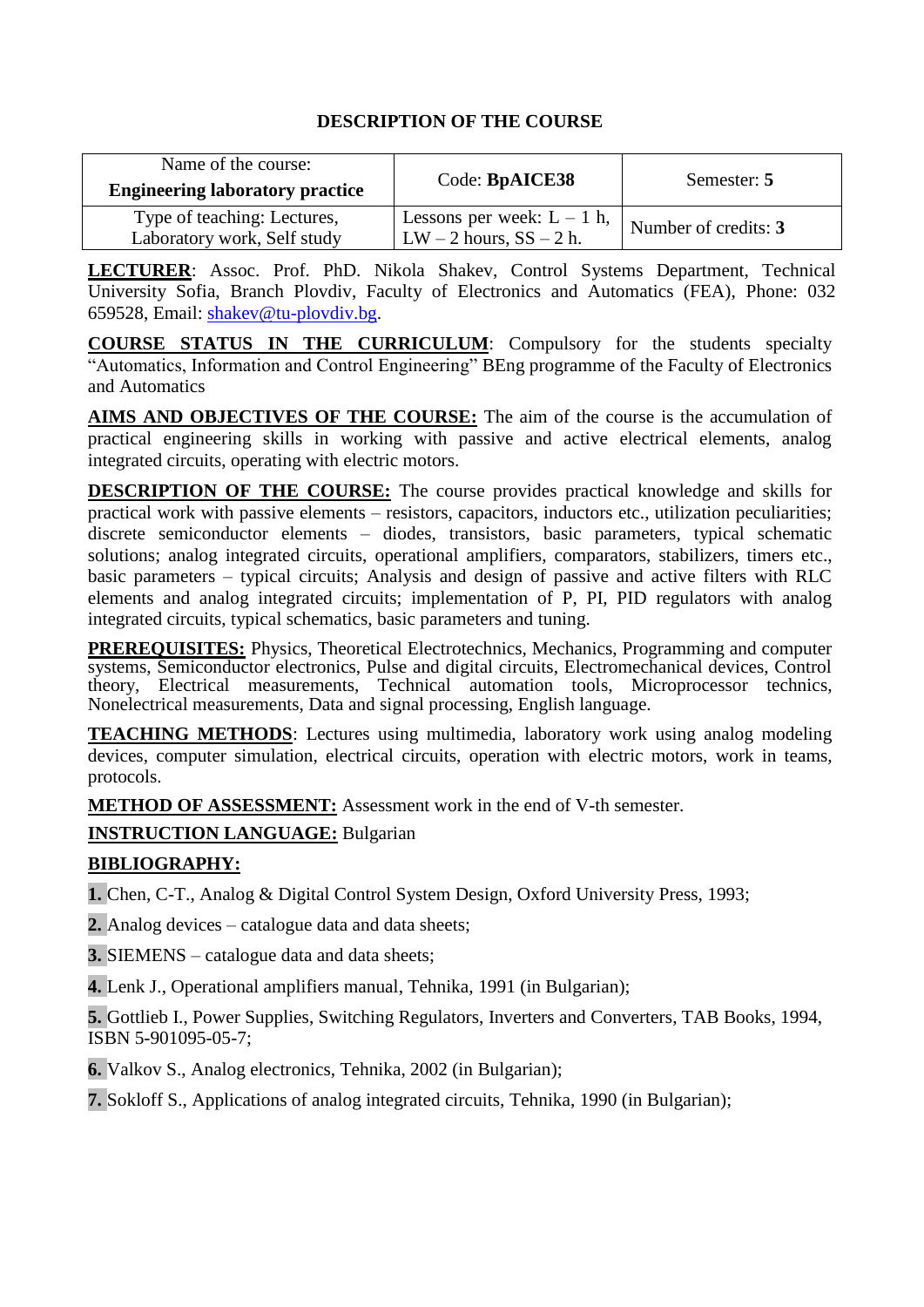#### **COURSE DESCRIPTION**

| Name of the course:             | Code: BpAICE39             | Semester: 6 |
|---------------------------------|----------------------------|-------------|
| <b>Systems Identification</b>   |                            |             |
| Type of the education:          | Hours during the week:     | Credits: 6  |
| Lectures, Laboratory exercises. | Lectures $-2$ hours,       |             |
|                                 | Lab. exercises $-2$ hours. |             |

#### **INSTRUCTOR**:

Professor Andon V. Topalov (FEA), phone: 659 528, email: [topalov@tu-plovdiv.bg](mailto:topalov@tu-plovdiv.bg) Technical University – Sofia, branch at Plovdiv

**STATUTE OF THE COURSE IN THE CURRICULUM:** This is a compulsory course for the students from the specialization "Automation, information and control engineering", qualification degree in education "bachelor".

**GOALS OF THE COURSE**: When the process is complex, or the information about many process variables is missing it is difficult to derive its appropriate dynamic model using only analytical modeling. In such conditions the only feasible way for building it is based on conducted experiments: the input and output signals of the system under consideration are measured and appropriately processed in order to obtain the model describing their transformation. This approach is known as system identification. At the end of the course students will be able to apply successfully different engineering techniques in order to obtain the mathematical models of the dynamics of different continuous and discrete systems.

**COURSE DESCRIPTION**: The fundamental and widely used methods for identification of mainly linear dynamic systems are studied. Different non-recursive and recursive techniques for plant parameter estimation in open and closed loop are discussed. Attention is paid to the quality of the obtained estimates (they have to be non-shifted, consistent etc.) and to the approaches for estimation that can guarantee these properties. The problems of choosing appropriate structure of the model and good conditions for conducting the experiments are also considered, the existing criteria for model validation are described. The theoretical preconditions for linking the parameter estimation task with the task for state estimation using Kalman filters are given. The place of system identification (and of the recursive estimators in particular) in adaptive control schemes with self tuning regulators is given.

**PREREQUISITES:** "Automatic control theory - part I and II", "Automation of technological processes".

**TEACHNG METHOD**: Lectures, laboratory exercises with written reports.

**GRADING**: Two hours written exam during the examinations (82%), laboratory exercises  $(18\%)$ .

#### **LANGUAGE OF TEACHING:** Bulgarian

**REFERENCE TEXTS:** 1. E. Garipov, Identification of systems, part1 and part2, TU Sofia, 2007 (in Bulgarian). 2. I. Vuchkov, Identification, IK IUrapel, 1996 (in Bulgarian). 3. V. Tsochev, Handbook of laboratory exercises on identification, Artform, 1996 (in Bulgarian). 4. L. Ljung, System Identification: Theory for the User, 2nd ed., NJ: Prentice Hall PTR, 1999. 5. T. Petkov, Identification of controlled plants, Technika, 1982 (in Bulgarian).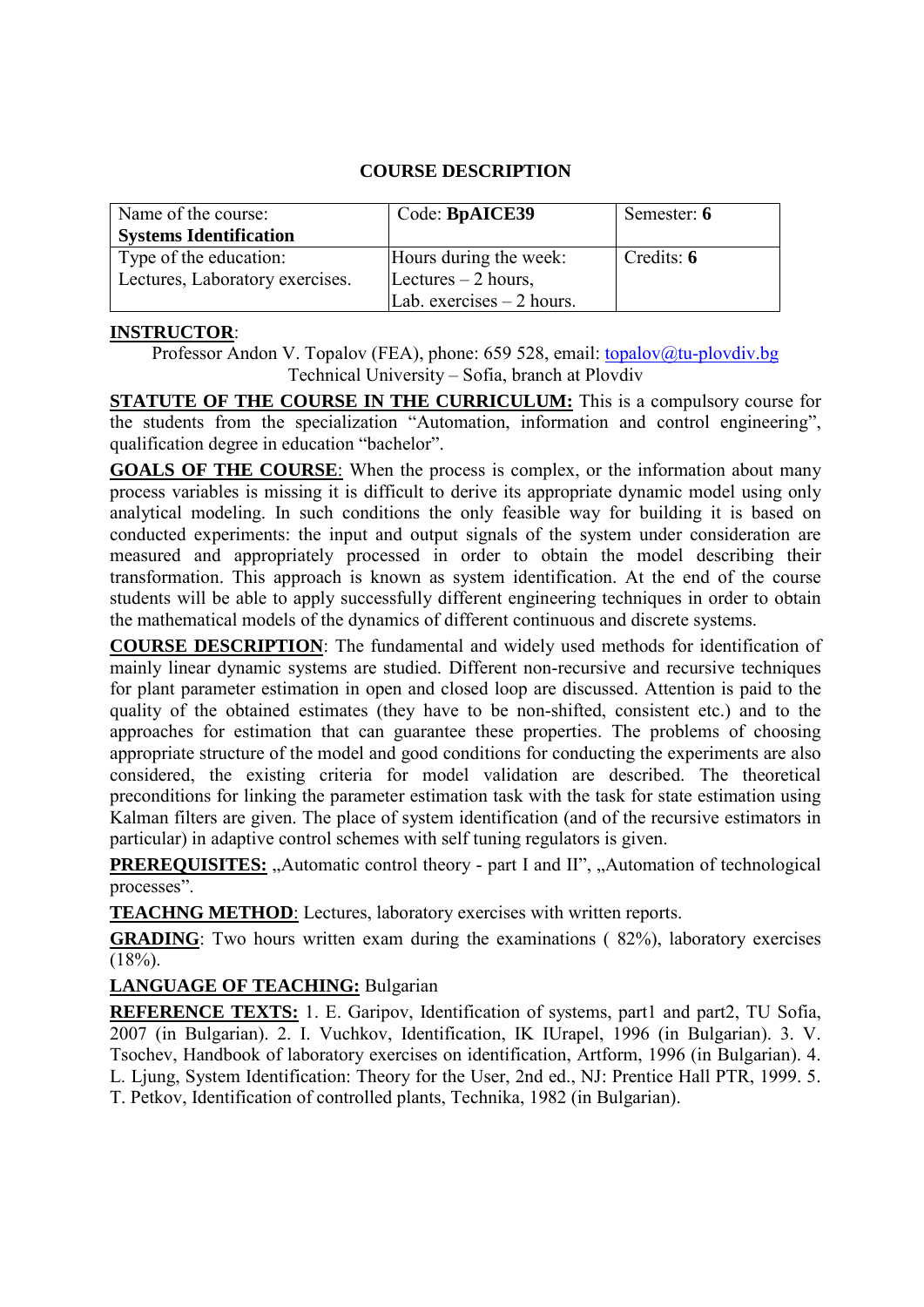| Name of the course<br><b>Process Control</b>                                       | Code: BpAICE40<br><b>BpAICE41</b>                     | Semester: 6              |
|------------------------------------------------------------------------------------|-------------------------------------------------------|--------------------------|
| Type of teaching:<br>Lectures $(L)$<br>Laboratory work (LW)<br>Course project (CP) | Lessons per week:<br>$L - 2$ hours;<br>$LW - 2$ hours | Number of credits: $5+1$ |

#### **LECTURER**:

assoc. prof. Ivan Ganchev, Ph.D., e-mail: [ganchev@tu-plovdiv.bg](mailto:ganchev@tu-plovdiv.bg)

(FEA), Control Systems Department, Technical University - Sofia, Branch Plovdiv

**COURSE STATUS IN THE CURRICULUM**: Compulsory for the B.Eng level students, speciality AICE of the Faculty of Electronics and Automation.

**AIMS AND OBJECTIVES OF THE COURSE:** After studying this course the students should be able to apply methods for investigation and analysis of industrial plants, to choose the appropriate structure of the control system and provide optimal tuning of the controllers.

**DESCRIPTION OF THE COURSE:** The main topics concern: Plant Models in Process Control, Analysis of Systems with different Controllers, Methods for optimal tuning of Controllers, Cascade control Systems, Time Delay Systems, Multiple-Input Multiple-Output Systems, Applied aspects of Process Control, Automatic tuning of controllers , etc.

**PREREQUISITES:** Control Theory, Instrumentation for Control, System Identification, Computer Simulation.

**TEACHING METHODS**: Lectures, handouts, laboratory work using industrial controllers, modeling and simulations using MATLAB/Simulink, written reports on the laboratory work. Individual course project.

**METHOD OF ASSESSMENT:** Two-hour assessment at the end of the semester (100%). The course project has a separate assessment.

#### **INSTRUCTION LANGUAGE:** Bulgarian

**BIBLIOGRAPHY: 1**. Dragotinov I., I.Ganchev, Process Control, *Third edition*, University of Food Technologies, Plovdiv, 2013. **2**. Dragotinov I., I.Ganchev, Process Control, University of Food Technologies, Plovdiv, 2003. **3**. Hinov H., K.Naplatarov, Process Control, Technika, Sofia, 1987. **4**. Hadjiiski M., Process Control in Metallurgy and Chemistry, Technika, Sofia, 1992. **5**. Hadjiiski M., К.Velev, G.Sotirov, I.Kalaykov, Process Control - Methods and Algorithms, Technika, Sofia, 1992, **6**. Astrom K-J, T. Hagglund, PID Controllers: Theory, Design, and Tuning, Instrument Society of America, Research Triangle Park, 1995. **7**. Golten J., A.Verwer, Control System Design and Simulation, McGraw-Hill, 1991, **8**. Luyben W., M.Luyben, Essentials of Process Control, McGraw-Hill, 1997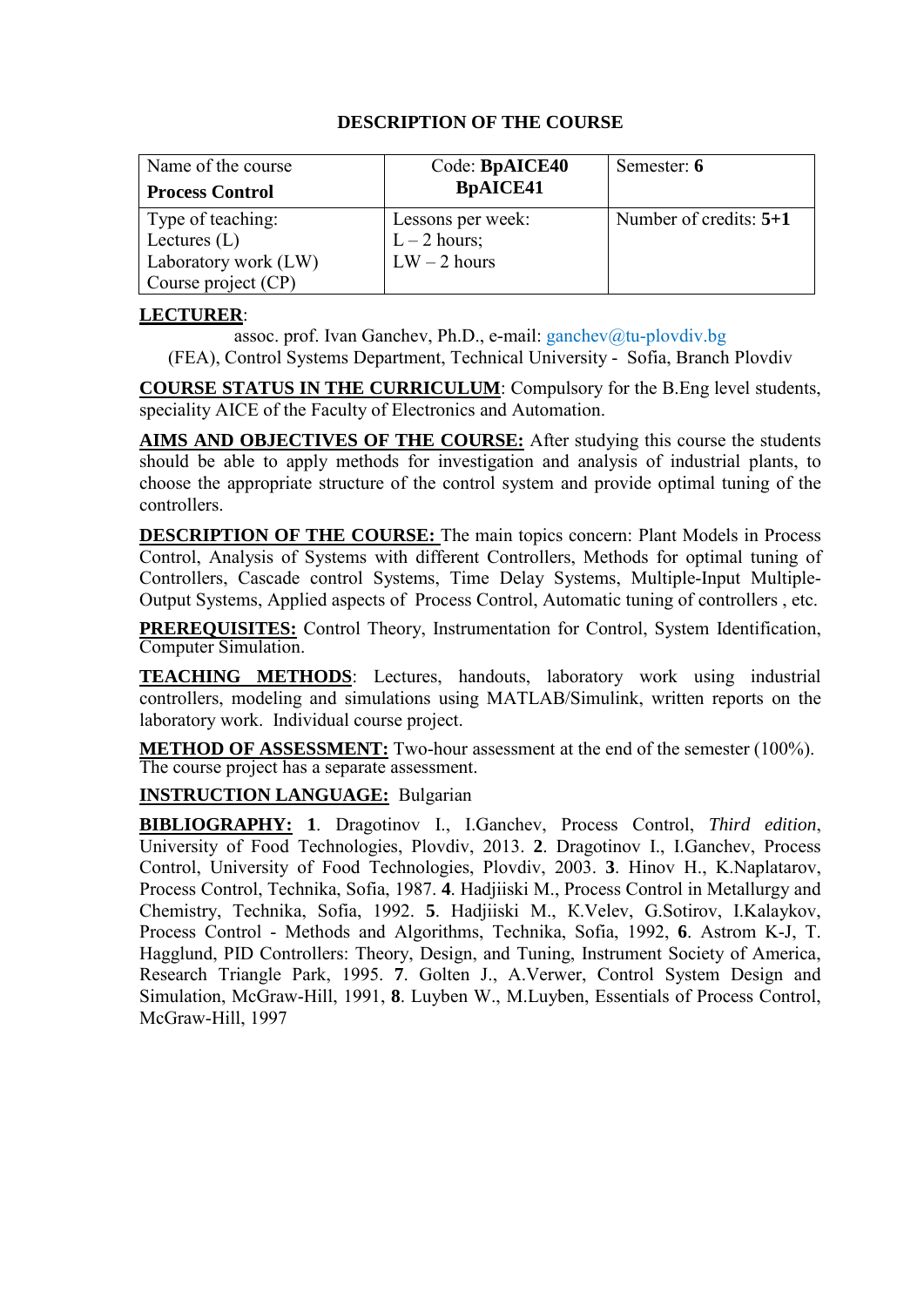|                                       | PERCIMI TION OF THE COUND |                                          |
|---------------------------------------|---------------------------|------------------------------------------|
| Name of the course:                   | Code: BpAICE42            | Semester: 6                              |
| Control of Electromechanical Systems□ |                           |                                          |
| Type of teaching:                     |                           | Lessons per week:   Number of credits: 5 |
| Lectures $(L)$                        | $L - 2$ hours,            |                                          |
| Laboratory work (Lab.)                | Lab. $-2$ hours $\Box$    |                                          |
| Semester assignment $(SA)$            |                           |                                          |

**LECTURER:** Assoc. Prof. PhD. Ivan Kostov (FEA) – tel.:  $+35932659526$ , email:  $ijk@tu$ plovdiv.bg , Technical University - branch Plovdiv.

**COURSE STATUS IN THE CURRICULUM:** Compulsory subject for full-time students of the Automation, Information and Control Engineering specialty at FEA of TU-Sofia, Plovdiv Branch, Bachelor's degree.

**AIMS AND OBJECTIVES OF THE COURSE:** Students acquire knowledge about basic types of electric drives learning their principles of operation, respective structures, mathematical descriptions, transfer functions, control algorithms and performance.

**DESCRIPTION OF THE COURSE:** Topics covered include: Rectifier control of DC motors (two-quadrant and four-quadrant systems); Chopper control of DC motors (onequadrant, two-quadrant and four-quadrant systems); Control of induction motors by AC voltage controllers; Frequency-controlled induction motor drives (systems with cycloconverters, voltage source inverters and current source inverters); Slip-power controlled wound-rotor induction motor drives; Control of synchronous motor electromechanical systems; Brushless DC and AC motor drives; Control of stepping motor electromechanical systems.

**PREREQUISITES:** Electromechanical Devices, Pulse and digital scheme technique, Measurement of Non-electrical Quantities, Control Instrumentations, Control Theory.

**TEACHING METHODS:** Lectures visually illustrated, Laboratory work with protocols preparation, Course work.

**METHOD OF ASSESSMENT:** Final written exam.

**INSTRUCTION LANGUAGE**: Bulgarian.

**BIBLIOGRAPHY:** 1. Михов, М. Р., Управление на електромеханични системи, част I, Технически университет - София, София, 2011; 2. Михов, М. Р., Управление на електромеханични системи, част II, Технически университет - София, София, 2011; 3.Михов, М. Р., Ръководство за курсова работа по управление на електромеханични системи, Технически университет - София, София, 2011; 4. Shepher, W., L. N. Hulley, Power electronics and motor control, Cambridge University Press, Cambridge, 1987; 5. Dubey, G. K., Power semiconductor controlled drives, Prentice Hall, New Jersey, 1989; 6. O'Kelly, D., Performance and control of electrical machines, Cambridge University Press, Cambridge, 1991; 7. Bose, B.K., Power electronics and motor drives: advances and trends, Academic Press, London, 2006. 8. Кутрянски К., И Костов, Г. Даскалов, Управление на електромеханични системи - ръководството за лабораторни упражнения, Технически университет, филиал Пловдив, Пловдив, 2001. 9. Костов И., Електрозадвижване, учебно пособие, ТУ-Филиал Пловдив, 2007, с.200. 10. Костов И., Електромеханични системи, учебно пособие, ТУ София, ф-л Пловдив, 2010г. 11. Leonhard W., Control of electrical drives, Springer, 3rd ed., ISBN 3-540-41820-2, 2001, pp.600.

12.<http://dox.bg/files/dw?a=de9581a1a66>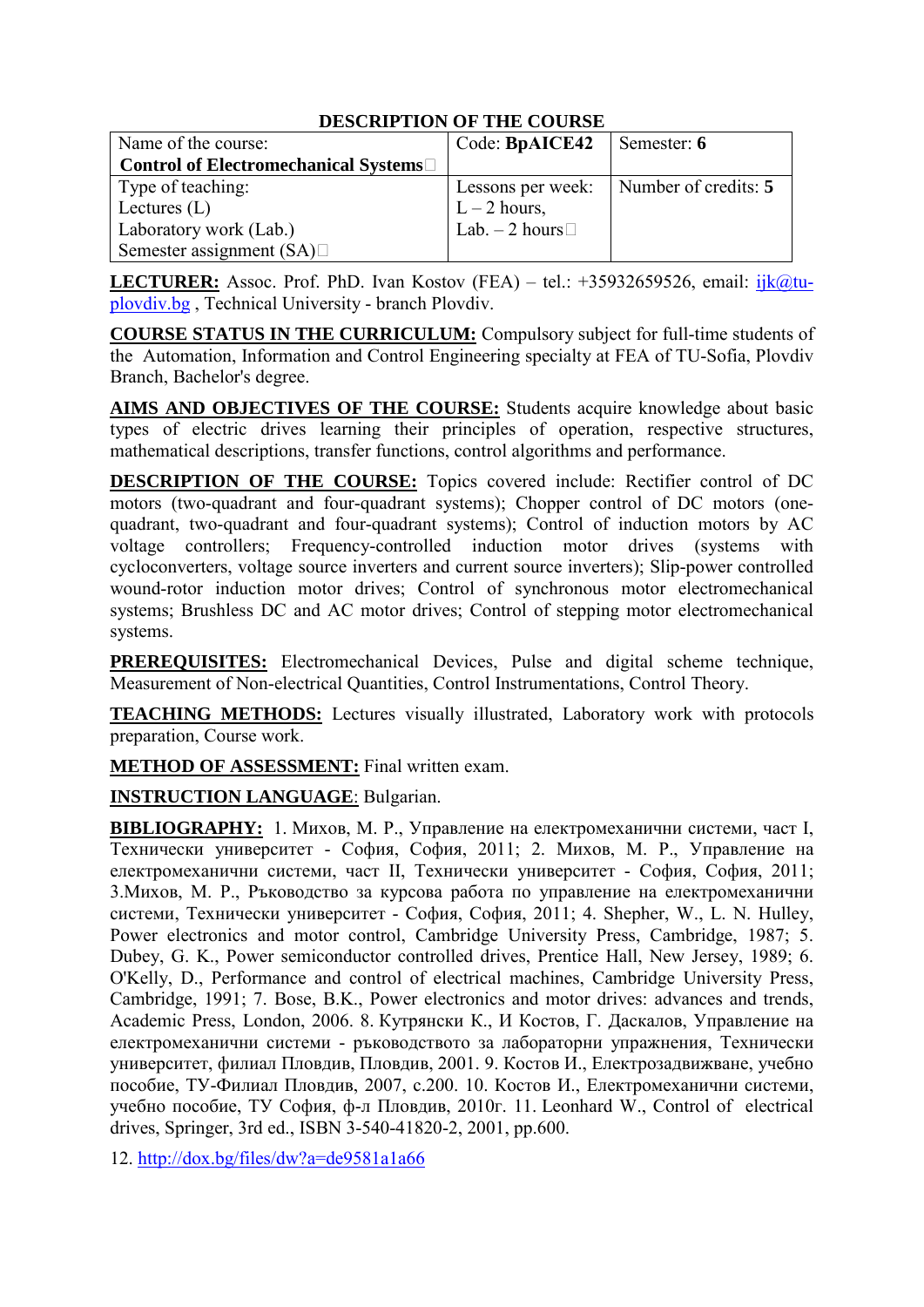| Name of the course:                                   | Code: BpAICE43    | Semester: 6          |
|-------------------------------------------------------|-------------------|----------------------|
| <b>Communication Systems in Integrated Industries</b> |                   |                      |
| Type of teaching:                                     | Lessons per week: | Number of credits: 4 |
| Lectures $(L)$                                        | $L - 2$ hours     |                      |
| Laboratory work (LW)                                  | $LW - 2$ hours    |                      |

**LECTURER**:

prof. Ph.D. Michail Petrov, tel.: 659 555, email: mpetrov@tu-plovdiv.bg assoc. prof. Ph.D. Albena Taneva, tel.: 659 585, email: altaneva@tu-plovdiv,.bg

(FEA) Technical University of Sofia, branch Plovdiv

**COURSE STATUS IN THE CURRICULUM:** Compulsory for the student's specialty Control Engineering of Faculty Electronics and Automation, bachelor degree

**AIMS AND OBJECTIVES OF THE COURSE:** At the end of the course the students are expected to be able apply the modern concepts for networking. The students should be introduced to the concepts for intelligent systems interconnection, an be able to solve problems with designing open architecture systems for communication.

**DESCRIPTION OF THE COURSE:** The main topics concern: Introduction. Communication model. Protocols and architectures. Standards. Mediums for data transmission. Analog and Digital communication. Wired and wireless data communication. Coding. Analog and digital data. Communication interfaces. Synchronous and asynchronous communication. Data-link control. Multiplexing. Chanel switching and packet switching. Routing. Signaling. Frame relay and ATM. Architecture of frame relay. Network functions and collision detection. AТМ cells. LAN technologies. Topologies. Ethernet. Token ring. Optical channels. Bridges. TCP/IP protocols. Internetworking. Datagrams. Network security. Public key encryption. Applications in integrated systems. Network control. ISDN.

**PREREQUISITES:** Programming and Computing, Control Theory, Electrical Engineering, Digital Systems, Data and Signal Processing.

**TEACHING METHODS:** Lectures, using slides, case studies, laboratory work.

**METHOD OF ASSESSMENT:** Exam (70%), laboratories (30%).

**INSTRUCTION LANGUAGE:** Bulgarian.

## **BIBLIOGRAPHY:**

1. Джиев, Ст., (2003), Индустриални мрежи за комуникация и управление., Изд. ТУ, С., 2003.

2. Сапунджиев, Г., (1993), Интегрирани системи за управление на производството. Изд. ТУ, С., 1993.

3. Христов Х., Мирчев С., Неделчев Н., (2001), Основи на телекомуникациите мрежи, Нови Знания, София, 2001, ISBN 954-97-40-35-8.

4. W. Stallings, (2006), Data and computer Communications; Prentice Hall Inc., New Jersey, 2006, ISBN 0 132 4331 09.

5.KNAPP, ERIC D. Industrial Network Security - Securing Critical Infrastructure Networks for Smart Grid, SCADA, and Other Industrial Vontrol Systems, издател SYNGRESS MEDIA,U.S. 2011, ISBN 978-1-59749-645-2 (pbk.) 2011 Elsevier Inc.

6.David P. Buse, Q.H. Wu, IP Network-based Multi-agent Systems for Industrial Automation: Information Management, Condition Monitoring and Control of Power Systems (Hardcover) ISBN 978-1-84996-635-1, Springer-Verlag London Limited 2010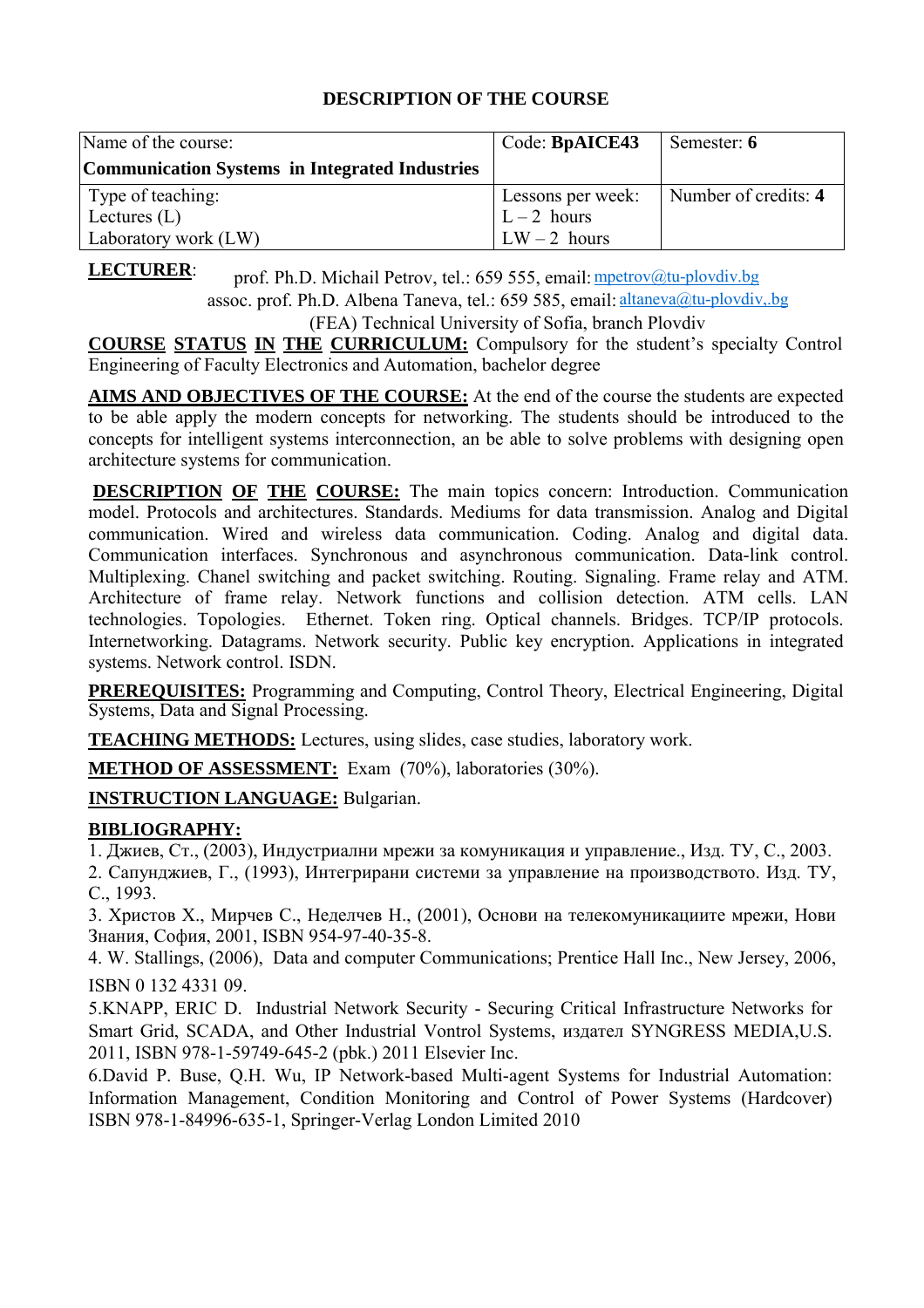## **COURSE DESCRIPTION**

| Name of the course:                      | Code: BpAICE44             | Semester: 6 |
|------------------------------------------|----------------------------|-------------|
| <b>Intelligence</b><br>Artificial<br>and |                            |             |
| <b>Robotics</b>                          |                            |             |
| Type of the education:                   | Hours during the week:     | Credits: 4  |
| Lectures, Laboratory exercises.          | Lectures $-2$ hours,       |             |
|                                          | Lab. exercises $-2$ hours. |             |

**INSTRUCTOR**: Assoc.Prof. Nikola Shakev, PhD, phone (032) 659 528, Technical University of Sofia- branch Plovdiv, Faculty of Electronics and Automation.

**STATUTE OF THE COURSE IN THE CURRICULUM:** This is a compulsory course for the students from the specialization "Automation, information and control engineering", qualification degree in education "bachelor".

**GOALS OF THE COURSE**: Understanding the essential principles of intelligent behavior, corresponding computational algorithms, and ideas for building practical applications of intelligent systems in Automation and Robotics. Getting working knowledge and skills in knowledge representation, reasoning, and architectures to design simple intelligent agents for diagnostic, decision support and control systems. The content of learning material is consistent with the fundamental knowledge of students.

**COURSE DESCRIPTION**: BAICE44 is an introductory course for the field Artificial Intelligence (AI). It offers modern knowledge, consistent with the required professional competencies and trends in specialty AICE, in medium and long term. The area is represented from the position of agent-oriented approach to AI - rational behavior of systems. From this perspective the relationship between AI and Robotics is represented, which is to build software architectures and mechanisms for integration of reasoning, perception and action of agents able to solve specific tasks in real physical environments. The main covered topics include: Intelligent agents, environments and behaviors. Principle of rationality, rational reasoning and rational acting. Formal logic methods for knowledge representation and reasoning in intelligent systems. Problem solving by searching – informed and heuristic search methods. Acting logically – planning methods. Learning. Uncertain knowledge and reasoning. Robotics and AI – intelligent connection of perception to action.

**PREREQUISITES:** "Automatic control theory - part I and II", "Automation of technological processes".

**TEACHNG METHOD**: The basic didactic approach "understands trough implementation". Multimedia presentations for lectures, computer tests, homework and discussions in teamwork are used. For laboratory, a set of suitable simulation environments, prototype computer programs handouts for working with real robots I-robot Create. We also use our own materials for control of robots in the program environment of Matlab and Simulink. The course application focus is on the use of AI algorithms in the deliberative and reactive architectures in robotics and automation..

**GRADING**: Two hours written exam during the examinations (80%), laboratory exercises (20%).

## **LANGUAGE OF TEACHING:** Bulgarian

**REFERENCE TEXTS:** 1. Д. Димитров, Д. Никовски. *Изкуствен интелект*. Второ преработено издание. ISBN 954-438-252-6. Изд. ТУ-София, 1999.

2. Д. Димитров. *Системи с интелигентно поведение*. ТУ-София,2005,ISBN 954438- 457-X. 3. Д. Димитров. *Логическо моделиране и програмиране (Пролог)*. ТУ-София, 2005, ISBN 954-438-458-8. 4. S. Russel., P. Norvig*. Artificial Intelelgence. А Моdern Approach*. Prentice Hall, 2010. 5. R. Siegwart, I. Nourbakhsh. *Introduction to Autonomous Mobile Robots*. Massachusetts Institute of Technology, 2004.